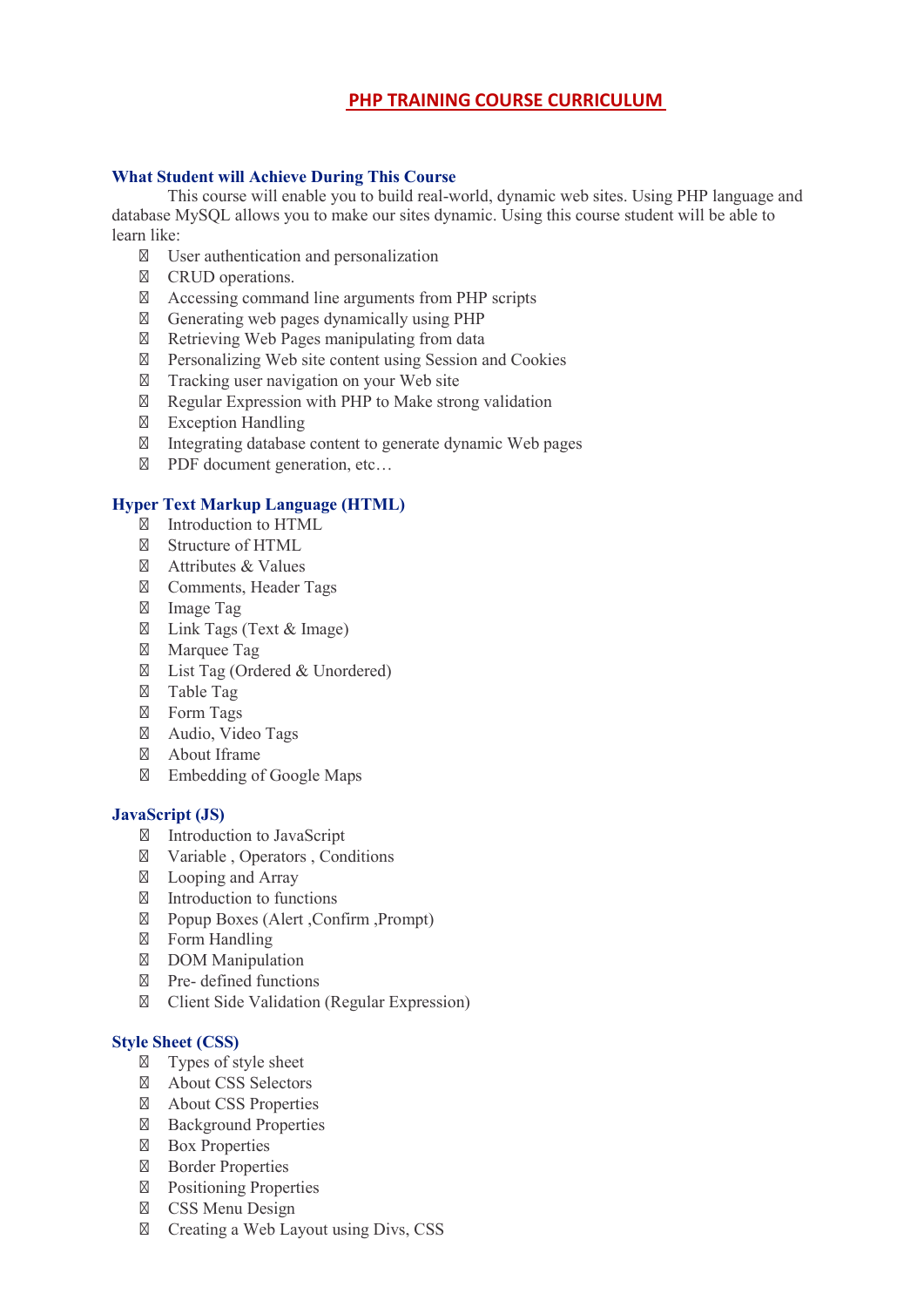# **Introduction to PHP**

Web Architecture Overview of PHP Platform Origins of PHP in the open source community Why we use PHP? Some of PHP's strengths: Some of PHP's main competitors are PERL, Microsoft ASP.NET, JavaServer Page Availability across multiple platforms Installing as a module for Apache Web Server

## **PHP language building blocks**

Comparing PHP with other Web scripting languages or technology Installation of PHP PHP delimiters Variable initialization with PHP PHP Data types PHP Constants PHP Operators

# **Conditional Statements**

If else If else if else Nested If Switch Case Jump Statements ( Break , Continue , Exit )

#### **Looping (Iteration)**

For loop While loop Do while loop Nested Loop

### **Introducing ARRAY**

How to use an important programming construct: arrays Numerically Indexed arrays Non-Numerically Indexed arrays (Associative Array) Multidimensional arrays Array sorting

### **Manipulation user input**

Presenting the user with input options via different HTML from elements Retrieving form data with \$\_POST, \$\_GET and \$\_REQUEST arrays Preserving Data in Form inputs

### **Reusing Code and Functions**

Introducing Functions Defining functions Using parameters Understanding scope Returning values Call By Value & Call By reference Using Require() and include() Array , String , Math , Date functions

## **File Uploading & Downloading**

File uploading Concepts